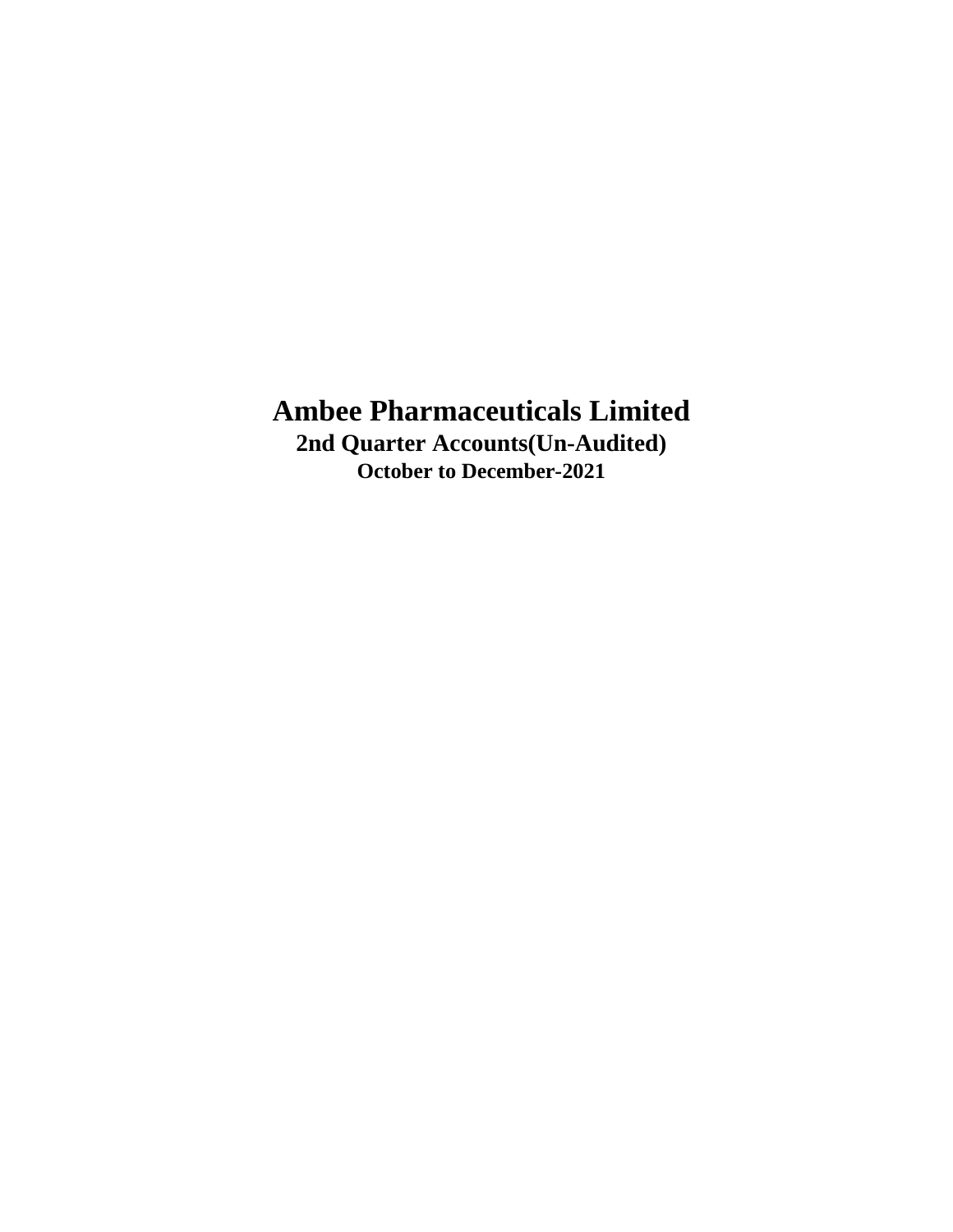*Statement of Financial Position (Un-audited)* **As at 31st December 2021**

*Taka '000*

| <b>Particulars</b>                                       | <b>Notes</b>   | 31st Dec. 2021 | 30 June.2021 |
|----------------------------------------------------------|----------------|----------------|--------------|
| <b>ASSETS</b>                                            |                |                |              |
| <b>Non-Current Assets:</b>                               |                | 96,642         | 99,565       |
| Property, Plant & Equipment - Carrying Value             | 3              | 95,344         | 97,610       |
| Right-of-Use Asset                                       |                | 1,298          | 1,955        |
| <b>Current Assets:</b>                                   |                | 317,994        | 321,854      |
| <b>Inventories</b>                                       | 4              | 129,569        | 128,889      |
| <b>Trade Receivable</b>                                  |                | 90,587         | 92,228       |
| <b>Advance Income Tax</b>                                | 5              | 48,644         | 48,644       |
| Advances, Deposits and Pre-payments                      | 6              | 34,906         | 37,000       |
| Cash and Cash Equivalents                                | $\overline{7}$ | 14,288         | 15,093       |
| <b>Total Assets</b>                                      |                | 414,636        | 421,419      |
| <b>EQUITY AND LIABILITIES</b>                            |                |                |              |
| <b>Capital and Reserves:</b>                             |                | 45,403         | 44,837       |
| Share Capital                                            |                | 24,000         | 24,000       |
| Tax-Holiday Reserve                                      |                | 5,134          | 5,134        |
| Retained Earnings- As per statement of changes in equity |                | 16,269         | 15,703       |
| <b>Non-Current Liabilities:</b>                          |                | 7,793          | 8,464        |
| Deferred Tax Liabilities                                 | Annexure-A     | 6,918          | 7,039        |
| Lease Finance (Non-Current Portion)                      | 8(A)           | 875            | 1,425        |
| <b>Current Liabilities and Provisions:</b>               |                | 361,440        | 368,118      |
| Short Term Credit Facility                               |                | 52,537         | 115,580      |
| Lease Finance (Current Portion)                          | 8(B)           | 1,419          | 2,747        |
| Laibilities for Goods and Others                         |                | 8,754          | 7,215        |
| Laibiliteis for expenses                                 | 9              | 7,647          | 6,733        |
| Laibilities for Other Finance                            | 10             | 239,114        | 183,595      |
| Provission for Income Tax                                | 11             | 38,456         | 38,443       |
| Workers Profit Participation Fund                        | 12             | 10,688         | 9,949        |
| <b>Unclaim Dividend</b>                                  |                | 2,825          | 3,856        |
| <b>Total Equity And Liabilities</b>                      |                | 414,636        | 421,419      |
| Net Asset Value per share (NAV)                          |                | 18.92          | 18.68        |

**Sd/- Sd/- Sd/-** (Naureen Aziz Mohammad Bhai) (Kazi Tanzzina Ferdous) (Nurjehan Hudda) Managing Director Director Director Director Director Director

**Sd/-** (Jahangir Alam) Company Secretary

**Sd/-** (A.K.M. Khairul Aziz) Chief Financial Officer

Dhaka January 27, 2022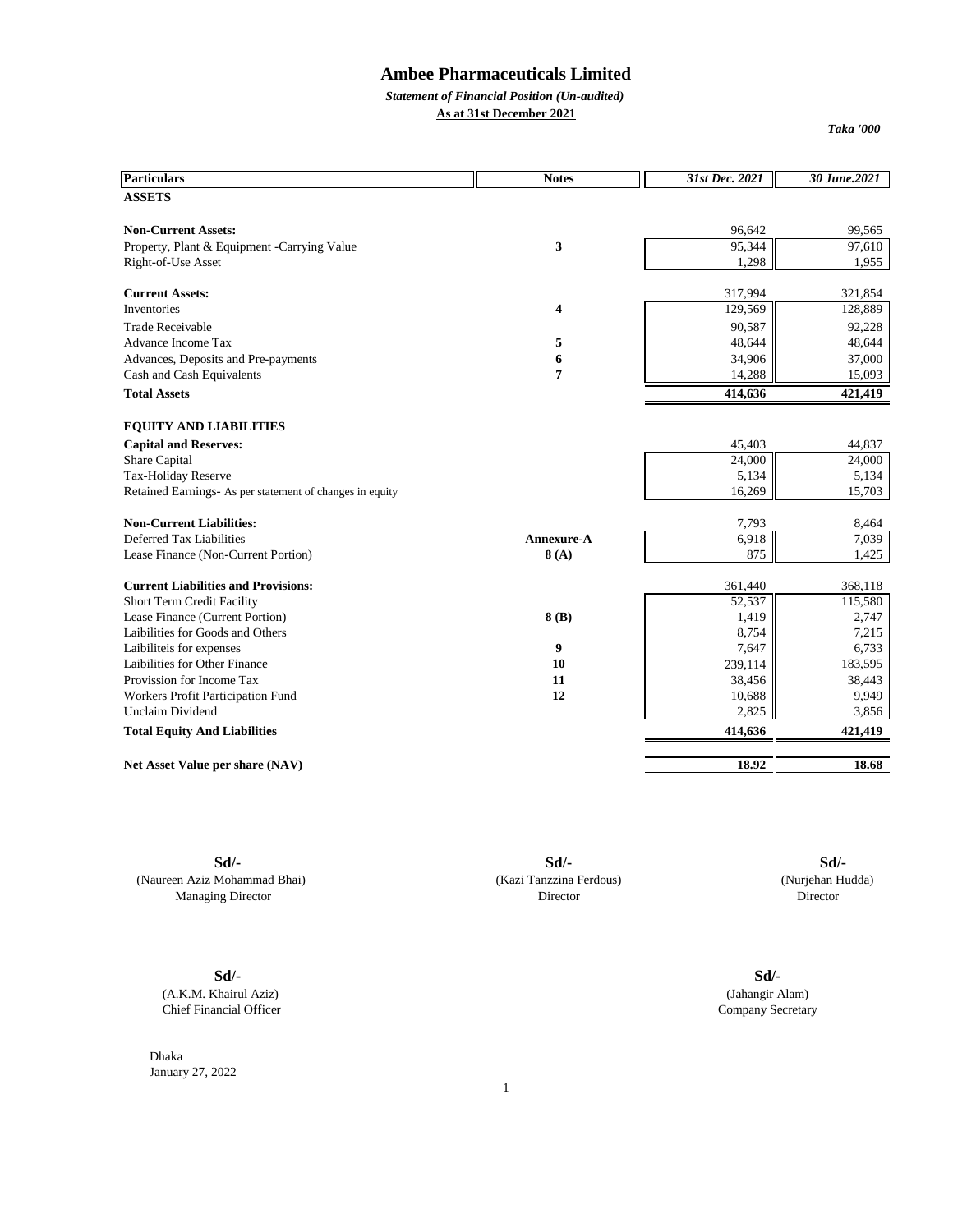### **Statement of Comprehensive Income** *For the 2nd Quarter ended 31st December 2021*

**(Unaudited)**

*Taka '000*

| <b>Particulars</b>                        | <b>Note</b>       | July-Dec 21 | July-Dec 20 | Oct-Dec 21 | $Oct\text{-}Dec\ 20$ |
|-------------------------------------------|-------------------|-------------|-------------|------------|----------------------|
| <b>Revenue (Turnover) from Net Sales</b>  |                   | 107,093     | 70,567      | 63,281     | 36,542               |
| Cost of Goods Sold                        | 13                | (53,605)    | (34, 163)   | (33,025)   | (18, 724)            |
| <b>Gross Profit</b>                       |                   | 53,488      | 36,404      | 30,256     | 17,818               |
| <b>Operating Expenses:</b>                |                   | (50, 071)   | (32, 128)   | (28, 510)  | (15, 655)            |
| <b>Administrative Expenses</b>            | 14                | (8,738)     | (5,539)     | (6, 659)   | (3,730)              |
| Marketing and Selling Expenses            | 15                | (41, 333)   | (26, 589)   | (21, 851)  | (11, 925)            |
| <b>Profit from Operation</b>              |                   | 3,417       | 4,276       | 1,746      | 2,163                |
| <b>Financial Expenses</b>                 |                   | (2,547)     | (3,367)     | (1,141)    | (1,670)              |
| <b>Profit Before Contribution to WPPF</b> |                   | 870         | 909         | 605        | 493                  |
| Contribution to WPPF                      |                   | (44)        | (45)        | (30)       | (25)                 |
| Net Profit before income-tax              |                   | 827         | 864         | 575        | 468                  |
| <b>Provision for income -tax</b>          |                   | (13)        | (21)        | (8)        | 15                   |
| <b>Current Tax</b>                        |                   | (186)       | (216)       | (129)      | (117)                |
| Deferred Tax Income/ (Expenses)           | <b>Annexure-A</b> | 173         | 195         | 121        | 132                  |
| <b>Net Profit after income-tax</b>        |                   | 814         | 842         | 566        | 483                  |
| <b>Number of Shares</b>                   |                   | 2,400       | 2,400       | 2,400      | 2,400                |
| <b>Earnings Per Share (EPS)</b>           | 16                | 0.34        | 0.35        | 0.24       | 0.20                 |

**Sd/-**

(Naureen Aziz Mohammad Bhai) Managing Director

Director (Kazi Tanzzina Ferdous) **Sd/- Sd/-**

(Nurjehan Hudda)

**Sd/-** (A.K.M. Khairul Aziz) Chief Financial Officer

Dhaka January 27, 2022

(Jahangir Alam) Company Secretary **Sd/-**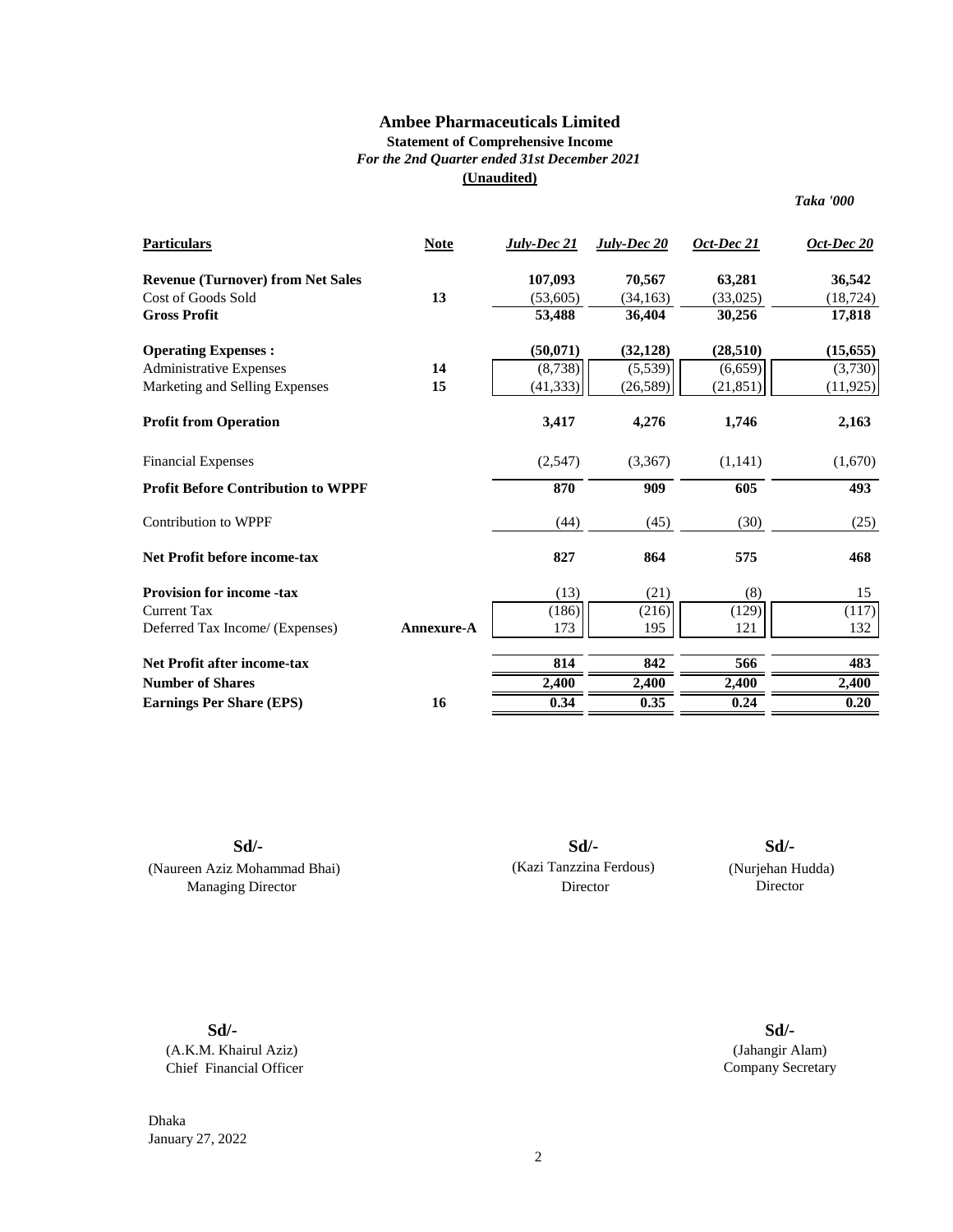### **Statement of Changes in Equity** *For the 2nd quarter ended 31st December, 2021* **(Unaudited)**

### **As at 31st December, 2021** *Taka '000*

**Share Tax Holiday Retained Capital Reserve Earning** At 1st July 2021 **24,000** 5,134 15,703 44,837 Net Profit after income-tax July to December 2021 - 1 - 566 566 566 **At 31st December 2021 24,000 5,134 16,269 45,403 At 30th June 2021** 24,000 5,134 15,703 44,837 **Total**

### **As at 31st December , 2020** *Taka '000*

|                                                                                      | <b>Share</b><br>Capital | <b>Tax Holiday</b><br><b>Reserve</b> | <b>Retained</b><br>Earning | <b>Total</b>   |
|--------------------------------------------------------------------------------------|-------------------------|--------------------------------------|----------------------------|----------------|
| At 1st July 2020                                                                     | 24,000                  | 5,134                                | 28,713                     | 57,847         |
| Dividend for the year 2019-2020<br>Net Profit after income-tax July to December 2020 |                         |                                      | (3,600)<br>842             | (3,600)<br>842 |
| At 31st December 2020                                                                | 24,000                  | 5,134                                | 25,955                     | 55,089         |
| <b>At 30th June 2020</b>                                                             | 24,000                  | 5,134                                | 28,713                     | 57,847         |

**Sd/-** (Naureen Aziz Mohammad Bhai) Managing Director

 Director Director (Kazi Tanzzina Ferdous) (Nurjehan Hudda) **Sd/- Sd/-**

**Sd/-**

(A.K.M. Khairul Aziz) Chief Financial Officer

Dhaka **January 27, 2022** 3

(Jahangir Alam) Company Secretary **Sd/-**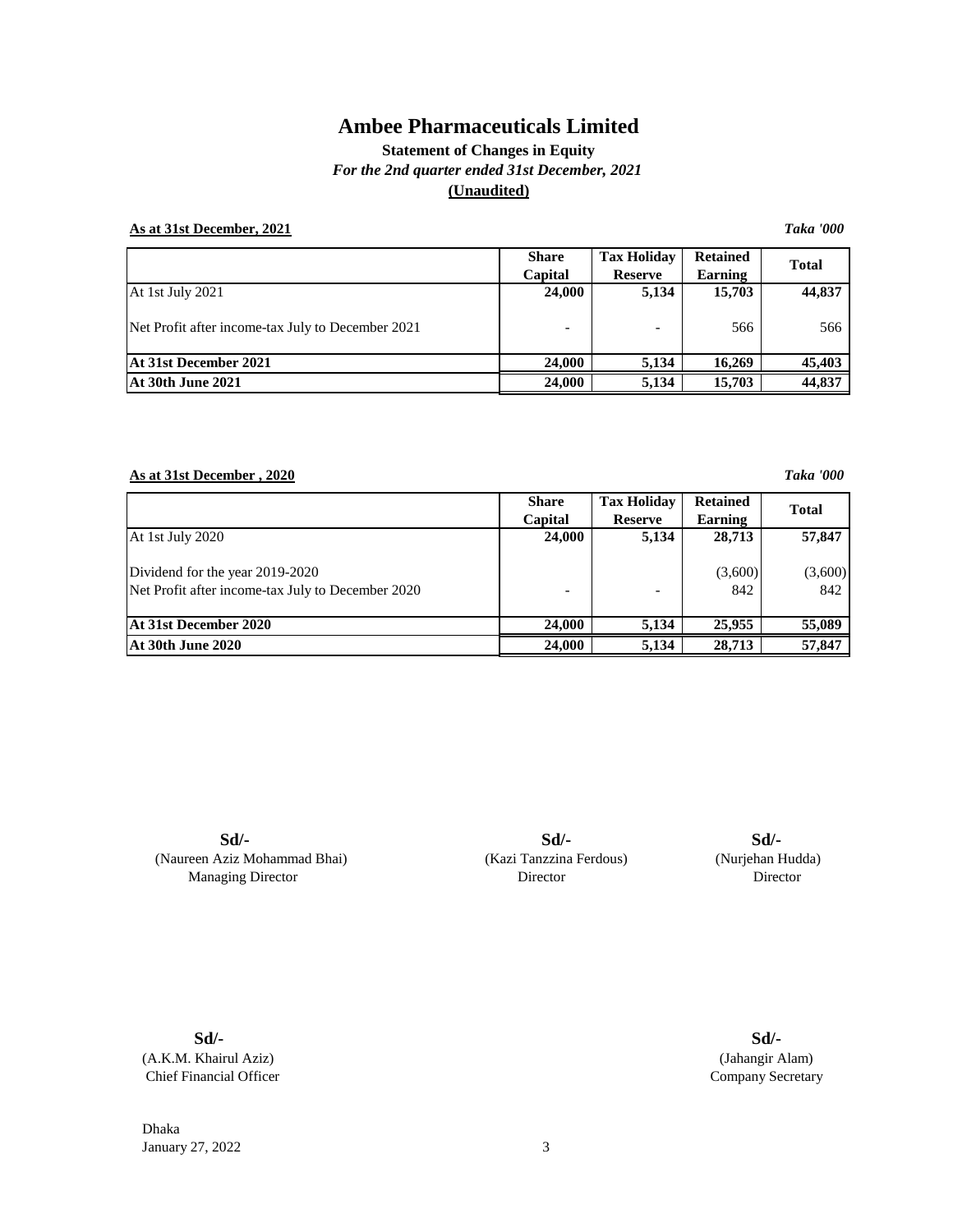### **Statement of Cash Flows (Un-audited)** *For the period from 01 July 2021 to 31st December 2021* **(Unaudited)**

|                                                  |    | 2nd Quarter 2021-22<br><b>July-Dec. 2021</b> | 2nd Quarter 2020-21<br><b>July-Dec. 2020</b> |
|--------------------------------------------------|----|----------------------------------------------|----------------------------------------------|
| <b>Cash Flows from Operating Activities:</b>     |    |                                              |                                              |
| Collection from turnover                         |    | 108,734                                      | 67,311                                       |
| Payments for cost and expenses                   |    | (94, 186)                                    | (60, 509)                                    |
| <b>Finance Expenses</b>                          |    | (2,547)                                      | (3,367)                                      |
| Income-tax paid/deducted at source               |    | (1,887)                                      | (2, 145)                                     |
| <b>Cash Generated from Operating Activities:</b> |    | 10,114                                       | 1,289                                        |
| <b>Cash Flows from Investing Activities:</b>     |    |                                              |                                              |
| <b>Acquisition of Fixed Assets</b>               |    | (117)                                        |                                              |
| <b>Cash Generated From Investment Activities</b> |    | (117)                                        |                                              |
| <b>Cash Flows from Financing Activities:</b>     |    |                                              |                                              |
| Short Term Credit Facility                       |    | (63, 043)                                    | 6,964                                        |
| Other Finance                                    |    | 55,519                                       | (3,326)                                      |
| Lease Finance                                    |    | (2,247)                                      | (1, 335)                                     |
| Dividend paid                                    |    | (1,031)                                      | (3,958)                                      |
| <b>Cash Generated From Financial Activities</b>  |    | (10, 802)                                    | (1,655)                                      |
| Increase/(Decrease) in cash and cash equivalents |    | (805)                                        | (366)                                        |
| Opening cash and cash equivalents                |    | 15,093                                       | 11,116                                       |
| Closing Cash and Bank balances                   |    | 14,288                                       | 10,750                                       |
| Net Operating cash flow per share                | 16 | 4.21                                         | 0.54                                         |
| <b>Components of Cash and Cash Equivalents</b>   |    |                                              |                                              |
| Cash and Cash Equivalents                        |    | 14,288                                       | 10,750                                       |
| <b>Total Cash and Cash Equivalents</b>           |    | 14,288                                       | 10,750                                       |
|                                                  |    |                                              |                                              |

(Naureen Aziz Mohammad Bhai) (Kazi Tanzzina Ferdous) Managing Director Director

**Sd/- Sd/- Sd/-**

 (Nurjehan Hudda) **Director** 

*Taka '000*

(A.K.M. Khairul Aziz) Chief Financial Officer

Dhaka January 27, 2022 4

**Sd/- Sd/-** (Jahangir Alam) Company Secretary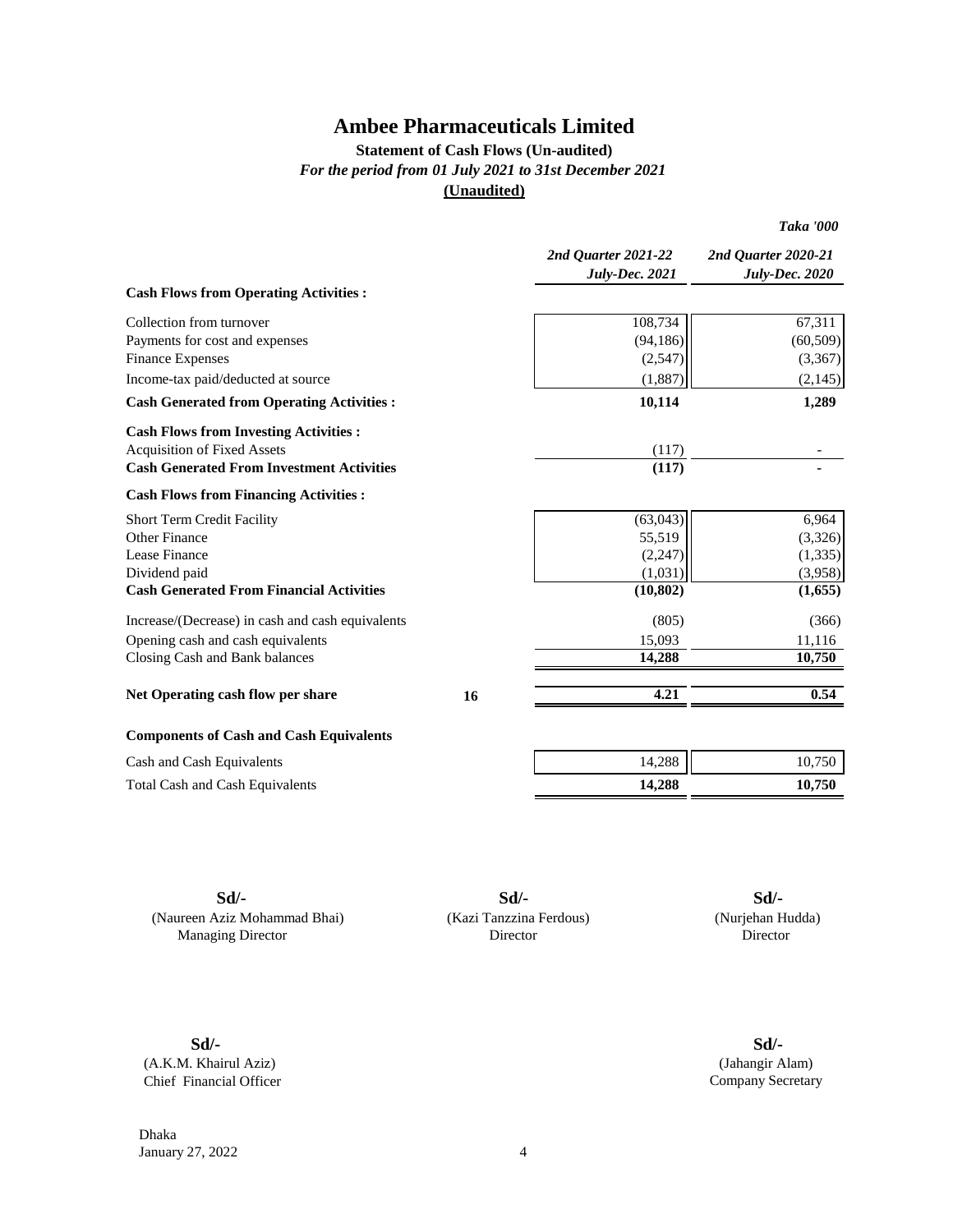### Ambee Pharmaceuticals Limited Selected Notes to the Financial Statement (Un-audited) For the 2nd Quarter ended December 31, 2021

#### **1.00 About the Company**

The Ambee Pharmaceuticals Limited (the "Company") was incorporated in Bangladesh as a Public Company on 4th February, 1976. It commenced commercial operation in 1978 and went for public issue of shares in 1986. The shares of the Company are listed in the Dhaka and Chittagong Stock Exchanges of Bangladesh.

The registered office of the Company is located at 184/1, Tejgaon I/A, Dhaka – 1208 and the manufacturing plant is located at same place at 184/1, Tejgaon I/A, Dhaka  $-1208.$ 

The Company has 01 Sales center in all over the Bangladesh in different distrcts to keep the Company's Sales, marketing, distribution and financial activities vibrant and dynamic. The principal activities of the Company were manufacturing of pharmaceuticals drugs and medicines and sales thereof.

#### **2.00 Basis of preparation of Financial Statements**

These Financial Statements should be read in conjuction with the Annual Financial Statements as on 30 June 2021, as they provide an update of previously reported information .

The presentation of the Interim Financial Statements requires management to make estimates and assumptions that affect the reported amounts of revenues, expenses, assets and liabilities at the date of the Interim Financial Statements. If in the future such estimates and assumptions, which are based on management's best judjement at the date of Interim Financial statements, deviate from the actual, the original estimates and assumptions will be modified as appropriate in the period in which the circumstances change.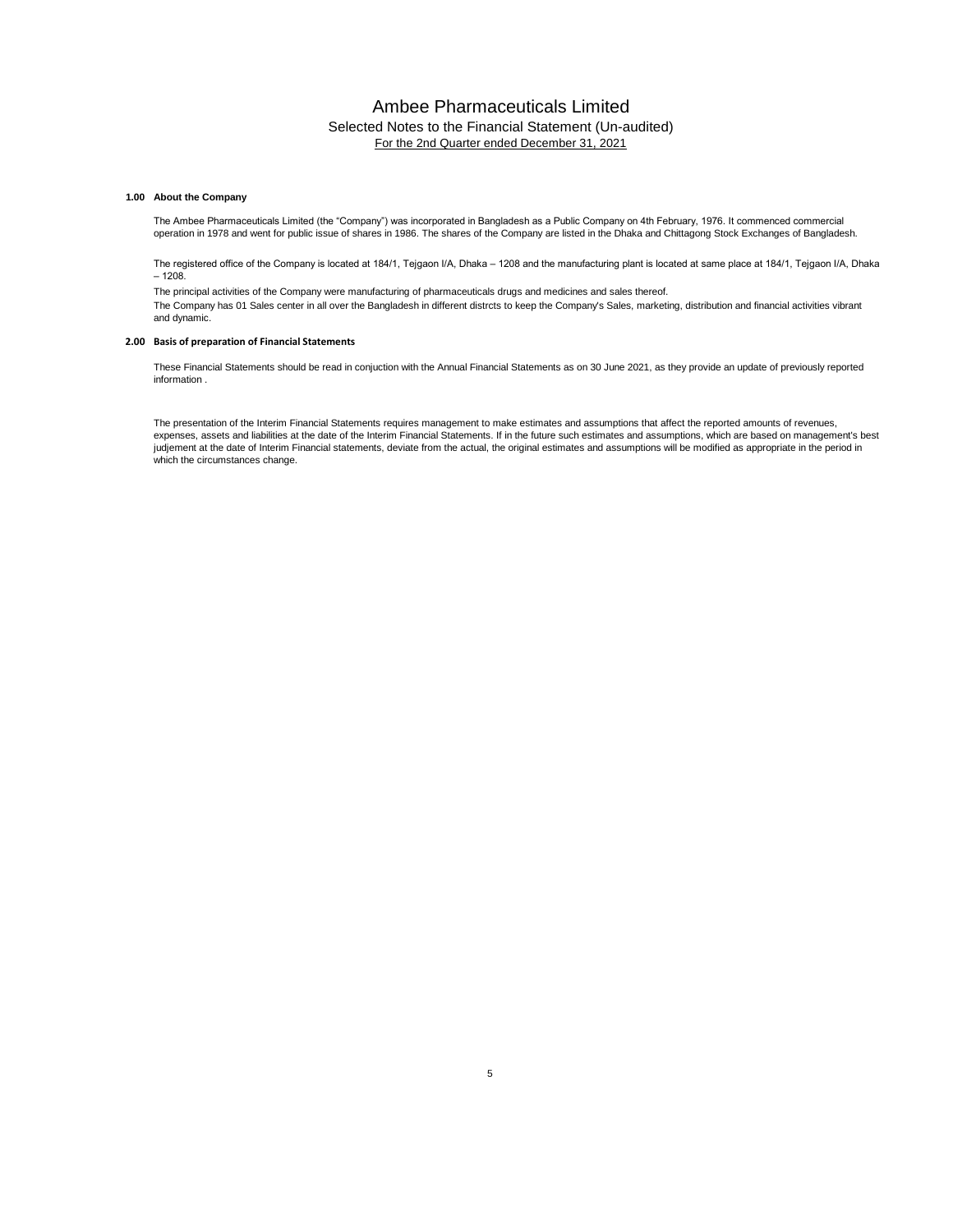#### **3.00 PROPERTY, PLANT & EQUIPMENT :**

|                              |                  | CO <sub>S</sub> T             |                                    |                  |                          | <b>DEPRECIATION</b>     |                                    |                          |                     |                                           |
|------------------------------|------------------|-------------------------------|------------------------------------|------------------|--------------------------|-------------------------|------------------------------------|--------------------------|---------------------|-------------------------------------------|
| <b>Particulars</b>           | As on 01.07.2021 | Addition during the<br>period | Adjustment<br>during the<br>Period | As on 31.12.2021 | Rate<br>$\%$             | As on 01.07.2021        | Adiustment<br>during the<br>period | For the period           | As on<br>31.12.2021 | <b>Net Book Value as</b><br>on 31.12.2021 |
| <b>Existing Units -1</b>     |                  |                               |                                    |                  |                          |                         |                                    |                          |                     |                                           |
| Land                         | 49,033,738       |                               |                                    | 49,033,738       | $\overline{\phantom{a}}$ |                         | $\overline{\phantom{a}}$           | $\overline{\phantom{a}}$ | $\sim$              | 49,033,738                                |
| Leasehold Land               | 1,215,803        |                               |                                    | 1,215,803        |                          |                         |                                    |                          |                     | 1,215,803                                 |
| <b>Factory Building</b>      | 25,453,974       |                               |                                    | 25,453,974       | 2.5                      | 14,523,678              | $\overline{\phantom{a}}$           | 136,629                  | 14,660,307          | 10,793,668                                |
| Plant and Machinery          | 62,248,702       |                               |                                    | 62,248,702       | $\overline{7}$           | 48,497,668              | ٠                                  | 481,286                  | 48,978,954          | 13,269,748                                |
| Deep Tube Well               | 1,368,000        |                               |                                    | 1,368,000        | 15                       | 1,175,863               | $\overline{\phantom{a}}$           | 14,410                   | 1,190,274           | 177,726                                   |
| Diesel Generating Set        | 446,500          |                               |                                    | 446,500          | 15                       | 375,634                 | $\overline{\phantom{a}}$           | 5,315                    | 380,949             | 65,551                                    |
| Loose Tools                  | 98,001           |                               |                                    | 98,001           | 15                       | 95,240                  | $\overline{\phantom{a}}$           | 207                      | 95,447              | 2,554                                     |
| Laboratory Equipment         | 3,200,156        |                               |                                    | 3,200,156        | 10                       | 2,451,112               | $\sim$                             | 37,452                   | 2,488,564           | 711,592                                   |
| Electrical Installation      | 556,455          | ٠                             |                                    | 556,455          | 10                       | 289,033                 | $\sim$                             | 13,371                   | 302,404             | 254,051                                   |
| Laboratory Glass Ware        | 41,626           |                               |                                    | 41,626           | 15                       | 41,525                  | ٠                                  | 8                        | 41,533              | 93                                        |
| Production Equipment         | 1,220,541        | ٠                             |                                    | 1,220,541        | 10                       | 883,600                 | $\overline{\phantom{a}}$           | 16,847                   | 900,447             | 320,094                                   |
| Transport and Vehicles       | 12,530,135       | $\overline{\phantom{a}}$      |                                    | 12,530,135       | 20                       | 10,378,536              | $\overline{\phantom{a}}$           | 215,160                  | 10,593,696          | 1,936,439                                 |
| Motorcycle                   | 38,662,774       |                               |                                    | 38,662,774       | 20                       | 27,265,873              | $\overline{\phantom{a}}$           | 1,139,690                | 28,405,564          | 10,257,210                                |
| Furniture and Fixtures       | 3,510,681        |                               |                                    | 3,510,681        | 10                       | 2,772,943               | $\overline{\phantom{a}}$           | 36,887                   | 2,809,830           | 700,851                                   |
| Office Equipment             | 12,535,336       | 117,000                       | $\sim$                             | 12,652,336       | 15                       | 10,361,781              | $\overline{\phantom{a}}$           | 171,792                  | 10,533,573          | 2,118,763                                 |
| Office By-cycles             | 15,962           |                               |                                    | 15,962           | 20                       | 15,775                  | $\overline{\phantom{a}}$           | 19                       | 15,794              | 168                                       |
| <b>Books</b>                 | 98,060           | ٠                             | $\sim$                             | 98,060           | 15                       | 92,191                  | $\overline{\phantom{a}}$           | 440                      | 92,631              | 5,429                                     |
| <b>Sub Total</b>             | 212,236,444      | 117,000                       | $\overline{\phantom{a}}$           | 212,353,444      |                          | 119,220,453             | $\overline{\phantom{a}}$           | 2,269,513                | 121,489,968         | 90,863,478                                |
| Injectable (Ampoule) Unit -2 |                  |                               |                                    |                  |                          |                         |                                    |                          |                     |                                           |
| <b>Factory Building</b>      | 3,627,409        | $\overline{\phantom{a}}$      |                                    | 3,627,409        | 2.5                      | 1,365,928               | $\overline{\phantom{a}}$           | 28,269                   | 1,394,197           | 2,233,212                                 |
| Plant and Machinery          | 9,221,953        | ٠                             | $\sim$                             | 9,221,952        | $\overline{7}$           | 7,059,077               | $\sim$                             | 75,701                   | 7,134,778           | 2,087,174                                 |
| Production Equipment         | 80,500           | $\overline{\phantom{a}}$      |                                    | 80,500           | 10                       | 67,532                  | $\overline{\phantom{a}}$           | 648                      | 68,180              | 12,320                                    |
| Transport and Vehicles       | 2,235,000        | $\overline{\phantom{a}}$      | $\sim$                             | 2,235,000        | 20                       | 2,203,661               | $\overline{\phantom{a}}$           | 3,134                    | 2,206,795           | 28,205                                    |
| Furniture and Fixture        | 930,903          | $\overline{\phantom{a}}$      | $\sim$                             | 930,903          | 10                       | 805,228                 | $\overline{\phantom{a}}$           | 6,284                    | 811,512             | 119,391                                   |
| <b>Sub Total</b>             | 16,095,765       | $\overline{\phantom{a}}$      | $\overline{\phantom{a}}$           | 16,095,764       |                          | $\overline{11,501,426}$ | $\blacksquare$                     | 114,035                  | 11,615,461          | 4,480,303                                 |
|                              |                  |                               |                                    |                  |                          |                         |                                    |                          |                     |                                           |
| September 30, 2020 Tk.       | 228,332,208      | 117,000                       | $\overline{\phantom{a}}$           | 228,449,208      |                          | 130,721,878             | $\overline{\phantom{a}}$           | 2,383,548                | 133, 105, 428       | 95,343,779                                |
| June 30, 2021 Tk.            | 228,332,208      | $\overline{\phantom{a}}$      | $\sim$                             | 228,332,208      |                          | 125,111,524             | $\sim$                             | 1,402,589                | 126,514,114         | 101,818,093                               |

| Note: Depreciation Charged to:      |     | 31-12-2021 | 30-06-2021 |
|-------------------------------------|-----|------------|------------|
| Cost of Goods Sold (Note - 12)      |     | 819.560    | 1,756,607  |
| Administrative Expenses (Note - 13) |     | 1.563.988  | 3,853,748  |
|                                     | Tk. | 2.383.548  | 5.610.355  |

| 12-2021 | 30-06-2021 |
|---------|------------|
| 819,560 | 1,756,607  |
| 563,988 | 3,853,748  |
| 383.548 | 5,610,355  |
|         |            |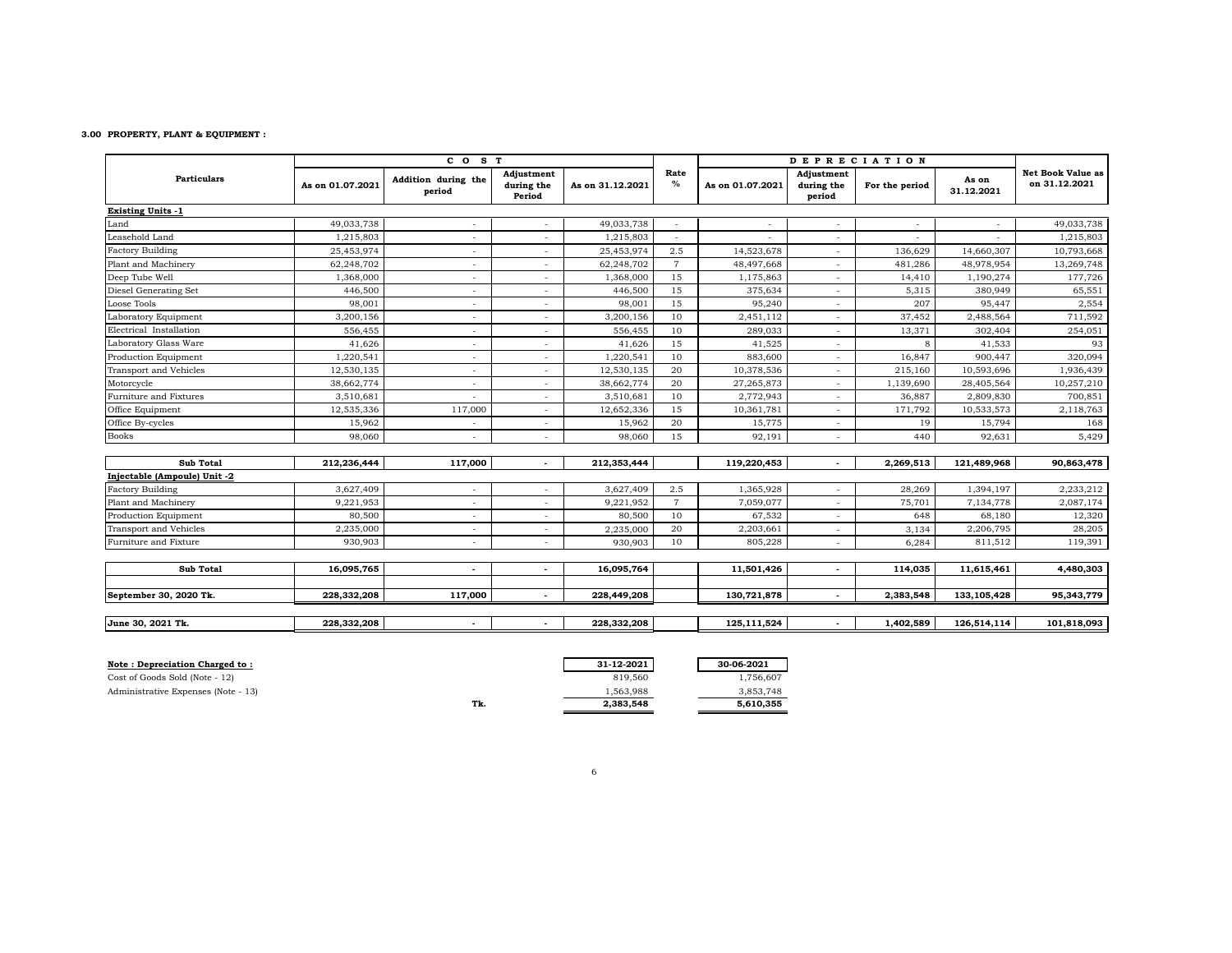**Tk' 000**

|       | 4.00 Inventories                                                                                     | As at Dec.            | As at June        |
|-------|------------------------------------------------------------------------------------------------------|-----------------------|-------------------|
|       |                                                                                                      | 31,2021               | 30, 2021          |
|       | Raw & Packing materials<br>(including Work in Process, Promotional Materials & Materials in Transit) | 49,528                | 47,965            |
|       | Finished goods                                                                                       | 80,041<br>129,569     | 80,924<br>128,889 |
| 5.00  | <b>Advance Income Tax:</b>                                                                           |                       |                   |
|       | <b>Opening Balance</b><br>Add: Addition during the year                                              | 48,644                | 47,594<br>1,050   |
|       | Less: Adjustment during the year                                                                     | 48,644                | 48,644            |
|       |                                                                                                      | 48,644                | 48,644            |
|       | 6.00 Advances, Deposits and Pre-payments                                                             |                       |                   |
|       | a) Advances<br>b) Deposit and Prepayments                                                            | 33,570<br>1,336       | 35,663<br>1,337   |
|       |                                                                                                      | 34,906                | 37,000            |
|       | a) Advances<br>Advances to staff                                                                     | 1,705                 | 1,617             |
|       | <b>Advance Rent</b><br>Against purchases and expenses                                                | 118<br>10,875         | 118<br>13,056     |
|       | Bengal Steel Works Ltd.                                                                              | 20,774                | 20,774            |
|       | Ambee Flims Ltd.<br>Sub total                                                                        | 98<br>33,570          | 98<br>35,663      |
|       | b) Deposit and Prepayments                                                                           |                       |                   |
|       | L/C Margin<br>Guarantee Margin                                                                       | 20                    | 21                |
|       | <b>Other Deposits</b>                                                                                | 1,291                 | 1,291             |
|       | Pre-payments<br>Sub total                                                                            | 25<br>1,336           | 25<br>1,337       |
|       | 7.00 Cash & Cash Equivalents                                                                         |                       |                   |
|       | In hand<br>At banks:                                                                                 | 13,251<br>1,037       | 12,796<br>2,298   |
|       | In current account                                                                                   | 955                   | 2,216             |
|       | In in-operative account                                                                              | 82<br>14,288          | 82<br>15,094      |
|       | 8.00 Lease Finance                                                                                   |                       |                   |
|       | A. Non-Current Portion                                                                               | $\blacksquare$        | 384               |
|       |                                                                                                      | $\blacksquare$        | 384               |
|       | <b>B.</b> Current Position                                                                           | 892                   | 1,764             |
|       | <b>GSP Lease Finance</b>                                                                             | 892                   | 1,764             |
|       | Loan from GSP Finance                                                                                | 892                   | 2,148             |
|       | Less: Current Portion of long term loan being payable within one year                                | 892<br>$\blacksquare$ | 1,764<br>384      |
|       | Gross Finance Lease- minimum lease liability                                                         |                       |                   |
|       | Within one year<br>After one year                                                                    | 892                   | 1,764<br>384      |
|       | Total                                                                                                | 892                   | 2,148             |
|       | This consist of as follows:                                                                          |                       |                   |
|       | Within one year                                                                                      | 892                   | 1,764             |
|       | Within two to five years<br>Total Present Value of Finance Lease liability                           | 892                   | 384<br>2,148      |
| 08.01 | Lease (Right of Use Asset (ROU), Net                                                                 |                       |                   |
|       | Balance as at 1st July, 2020                                                                         | 1,955                 | 3,263             |
|       | Add: Addition During the Year                                                                        |                       |                   |
|       | Less: Depreciation Charged During the Year                                                           | 657                   | 1,308             |
|       | Written Down Value as at 31st December, 2021                                                         | 1,298                 | 1,955             |
|       | Lease                                                                                                |                       |                   |
|       | Opening Balance as at 1st July, 2020                                                                 | 2,022                 | 3,237             |
|       | Add: Interest Accrued<br>Less: Payments                                                              | 96<br>716             | 251               |
|       | Closing Balance as at 31st December, 2021                                                            | 1,402                 | 1,466<br>2,022    |
|       | Lease Liabilities Recognized in Statement of Financial Position                                      |                       |                   |
|       | Lease Liability - Net off Current Maturity                                                           | 875                   | 1,040             |
|       | Lease Liability - Current Maturity                                                                   | 527<br>1,402          | 982<br>2,022      |
|       |                                                                                                      |                       |                   |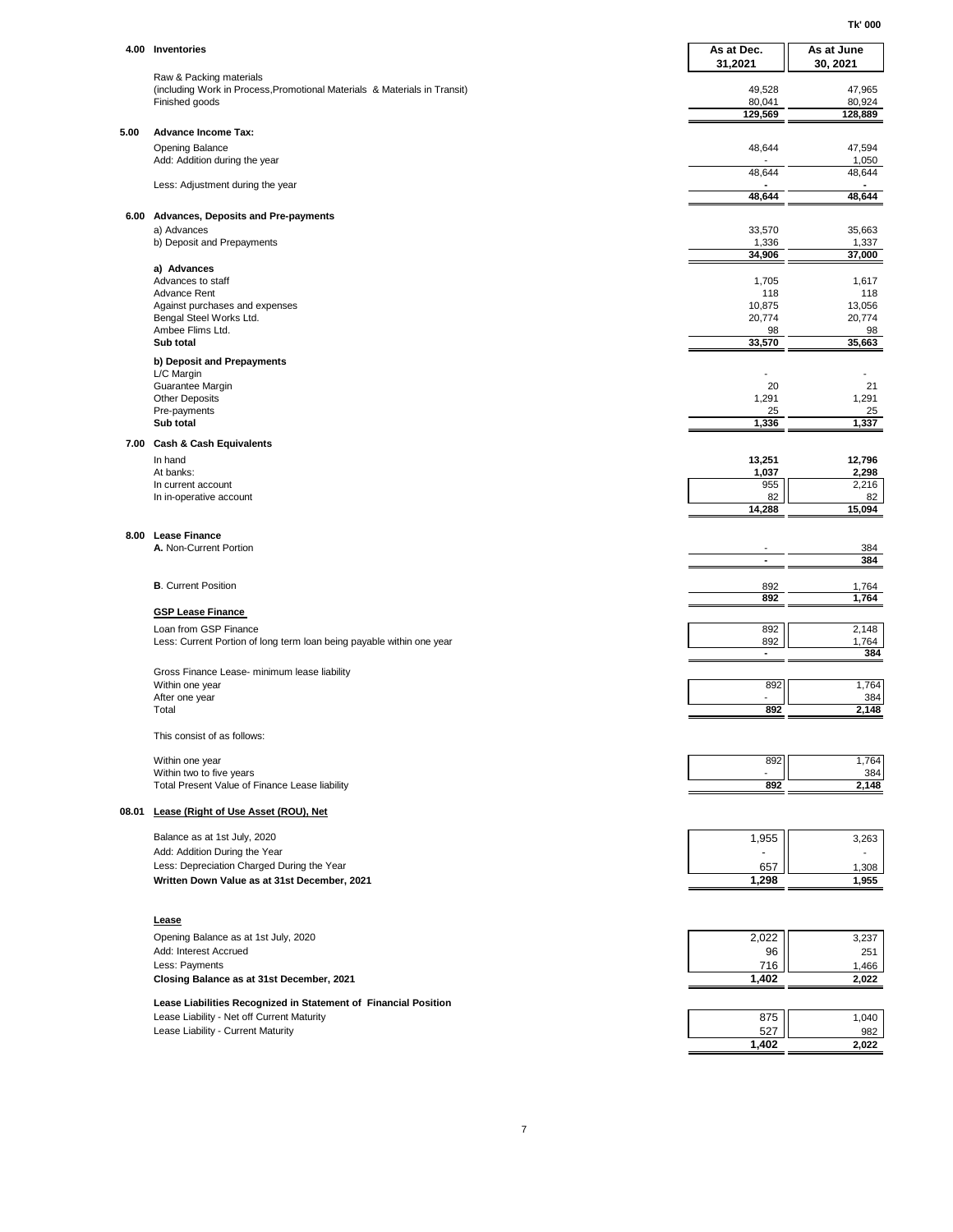|                                                                  |                                   | Tk' 000                           |
|------------------------------------------------------------------|-----------------------------------|-----------------------------------|
|                                                                  | As at Dec.<br>31,2021             | As at June<br>30, 2021            |
| 09.00 Liabilities for Expenses                                   |                                   |                                   |
| Details of above balance are given below:                        |                                   |                                   |
| <b>Accrued Expenses</b>                                          | 7,244                             | 6,331                             |
| <b>Audit Fees</b>                                                | 403<br>7,647                      | 403<br>6,734                      |
|                                                                  |                                   |                                   |
| 10.00 Liabilities for other Finance                              |                                   |                                   |
| Details of above balance are given below:                        |                                   |                                   |
|                                                                  |                                   |                                   |
| Employees Income Tax<br>Refund Warrant Payable                   | 701<br>13                         | 701<br>13                         |
| Share Application Money<br>Vat Payable                           | 1<br>697                          | 1<br>40,437                       |
| Income Tax deduction from Supplier                               | 431                               | 431                               |
| Provident Fund Payable<br>Loan from Mr. Aziz Mohammad Bhai       | 1,916<br>193,853                  | 1,916<br>120,094                  |
| Loan from Ambee Ltd.                                             | 21,500                            |                                   |
| Interest Payable                                                 | 20,002<br>239,114                 | 20,002<br>183,595                 |
|                                                                  |                                   |                                   |
|                                                                  |                                   |                                   |
| 11.00 Provision for Income Tax                                   |                                   |                                   |
| <b>Opening Balance</b>                                           | 38,442                            | 37,393                            |
| Provision for the Period                                         | 13                                | 1,049                             |
| Adjustment for the year 2012 and 2014                            | 38,456                            | 38,442                            |
|                                                                  |                                   |                                   |
| 12.00 Workers Profit Participation Fund (WPPF)                   |                                   |                                   |
| <b>Opening Balance</b>                                           | 9,948                             | 9,127                             |
| Provision for the Period<br>Interest during the Period           | 44<br>696                         | 821                               |
| Less: Adjustment/ payment during the Period                      | 10,688                            | 9,948                             |
|                                                                  |                                   |                                   |
|                                                                  |                                   |                                   |
|                                                                  |                                   | Tk' 000                           |
|                                                                  | 2nd Quarter ended<br>Dec. 30,2021 | 2nd Quarter ended<br>Dec. 30,2020 |
| 13.00 Cost of Goods Sold                                         |                                   |                                   |
| Materials                                                        | 43,557                            | 27,754                            |
| Factory Overhead                                                 | 9,228                             | 5,531                             |
| Depreciation                                                     | 820<br>53,605                     | 878<br>34,163                     |
|                                                                  |                                   |                                   |
| <b>14.00 ADMINISTRATIVE EXPENSES</b>                             |                                   |                                   |
| Salary and allowances                                            | 4,525                             | 2,212                             |
| Travelling & Conveyance<br>Electricity, Gas and Water            | 492<br>788                        | 288<br>436                        |
| Repairs and maintenance<br>Legal and professional & AGM expenses | 405<br>421                        | 217<br>210                        |
| Depreciation                                                     | 1,564                             | 1,927                             |
| Other Expenses                                                   | 543<br>8,738                      | 249<br>5,539                      |
|                                                                  |                                   |                                   |
| 15.00 SELLING, DISTRIBUTION AND MARKETING EXPENSES               |                                   |                                   |
| Salary and allowances                                            | 31,764                            | 19,096                            |
| Rent, rates and taxes<br>Conveyance                              | 1,424<br>2,198                    | 1,025<br>1,563                    |
| Repairs and maintenance                                          | 714<br>925                        | 362                               |
| Electricity, Gas and Water<br>Delivery expenses                  | 3,320                             | 458<br>2,655                      |
| Free Sample<br>Other Expenses                                    | 988                               | 874<br>556                        |
|                                                                  | 41,333                            | 26,589                            |

8

**2nd Quarter ended Dec. 30,2021 2nd Quarter ended Dec. 30,2020**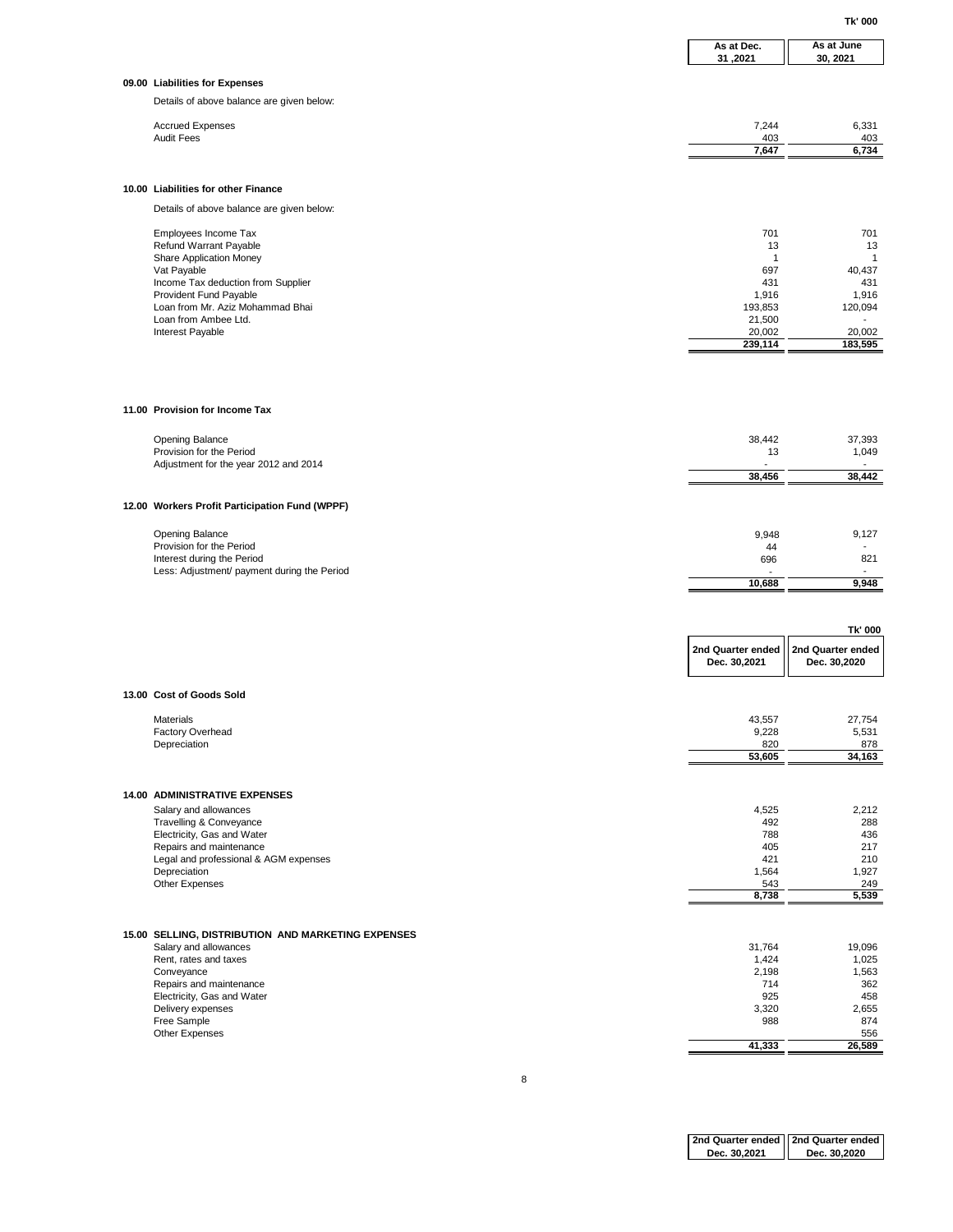#### **16.00 EARNING PER SHARE (EPS)**

This is made up as follows:

| Earning attributable to the Ordinary Shareholders (Net profit after tax) | 814   | 842   |
|--------------------------------------------------------------------------|-------|-------|
| Weighted average number of Ordinary shares outstanding during the period | 2.400 | 2.400 |
|                                                                          | 0.34  |       |

Earning Per Share (EPS) decrease due to cost of goods sold increase against net sales by 1.60% & increase marketing & selling 1.37%.

#### **17.00 NET OPERATING CASH FLOW PER SHARE (NOCFPS).**

| Cash flows from net operating activities as per Statement of Cash flows  | 10.114 | .289  |
|--------------------------------------------------------------------------|--------|-------|
| Weighted average number of Ordinary shares outstanding during the period | 2.400  | 2.400 |
|                                                                          |        | 0.54  |

Net Operating Cash Flow Per Share (NOCFPS) increase due to decrease of payments for cost and expenses for the 2nd quarter ended 31st December by ………….%.

### **18.00 Key Management Personnel Compensation.**

During the Period , the amount of compensation paid to Key Management Personnel including Board of Directors is as under ( As Para 17 of IAS 24 Related Party Disclosures):

| Short Term Employee Benefits |                          |  |
|------------------------------|--------------------------|--|
| Post-Employment Benefits     |                          |  |
| Other Long-Term Benefits     |                          |  |
| <b>Termination Benefits</b>  | $\overline{\phantom{0}}$ |  |
| Others                       | -                        |  |
|                              |                          |  |

There is no other benefits provided by the company to it's employees other than a contributory Provident Fund Scheme.

#### **19.00 Related Party Transactions - Disclosure under IAS 24 "Related Party Disclosure"**

The Company has entered into transactions with other entities that fall within the definition of related party as contained in IAS-24 "Related Party Disclosures". The Company opines that terms of related party transactions do not significantly differ from those that could have been obtained from third parties. Total transactions of the significant related parties as at 30 September 2020 were as follows:

| <b>Name of the Party</b>   | Relationship  | <b>Nature of</b><br><b>Transaction</b> | Opening<br><b>Balance</b> | <b>Addition</b><br>during the<br>Period | Adjustment<br>during the Period | <b>Closing</b><br><b>Balance</b> |
|----------------------------|---------------|----------------------------------------|---------------------------|-----------------------------------------|---------------------------------|----------------------------------|
| Aziz Mohammad Bhai         | Chairman      | Inter company<br>Loan/<br>Receivable   | 119,270                   |                                         |                                 | 119,270                          |
| Bengal Steel Works Limited | Group Concern | Inter company<br>Loan/<br>Receivable   | 20,774                    | $\qquad \qquad -$                       | $\overline{a}$                  | 20,774                           |
| Ambee Films Limited        | Group Concern | Inter company<br>Loan/<br>Receivable   | 98                        | $\qquad \qquad -$                       |                                 | 98                               |
| Ambee Limited              | Group Concern | Inter company<br>Loan/<br>Receivable   | $\overline{\phantom{0}}$  | 21,500                                  | $\overline{a}$                  | 21,500                           |
| <b>Total</b>               |               |                                        | 140.142                   | 21,500                                  |                                 | 161,642                          |

### **20.00 Computation of Deferred Tax**

| <b>Particulars</b>                            | As at<br>Dec 31, 2021 | As at<br>June 30, 2021 |
|-----------------------------------------------|-----------------------|------------------------|
| Carraying value of depreciable fixed assets   | 45,094                | 47,361                 |
| Tax base Value                                | (17, 423)             | (19, 137)              |
| Net taxable temporary difference- Liabilities | 27,671                | 28.224                 |
| Temporary difference for IFRS 16: Lease       |                       | (68)                   |
|                                               | 27,671                | 28,156                 |
| <b>Tax Rate</b>                               | 25%                   | 25%                    |
| Deferred Tax Liability - Closing              | 6,918                 | 7,039                  |
| Deferred Tax Liability-Opening                | 7,039                 | 7,357                  |
|                                               |                       |                        |
| Deferred Tax Assets for the Period            | 121                   | 318                    |
|                                               |                       |                        |